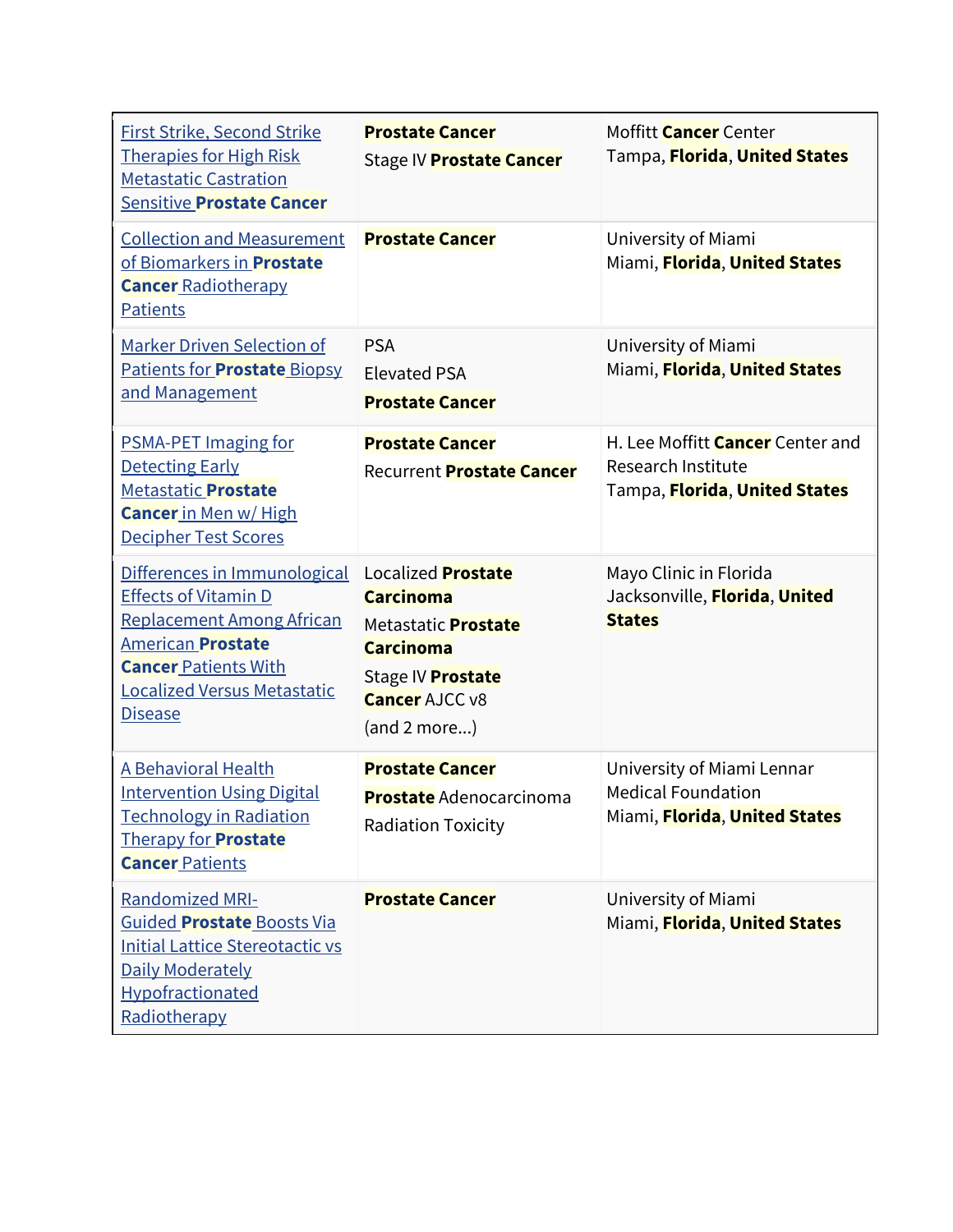| <b>Combination of Nivolumab</b><br><b>Immunotherapy With</b><br><b>Radiation Therapy and</b><br><b>Androgen Deprivation</b><br>Therapy                                 | <b>Prostate Cancer</b><br><b>Prostate Disease</b>                | H. Lee Moffitt <b>Cancer</b> Center and<br>Research Institute<br>Tampa, Florida, United States                                                                                                                                        |
|------------------------------------------------------------------------------------------------------------------------------------------------------------------------|------------------------------------------------------------------|---------------------------------------------------------------------------------------------------------------------------------------------------------------------------------------------------------------------------------------|
| <b>MRI/Ultrasound Fusion</b><br>Guided Prostate Cryotherapy                                                                                                            | <b>Neoplasms Prostate</b><br><b>Cancer of the Prostate</b>       | Urological Research Network<br>Miami Lakes, Florida, United<br><b>States</b>                                                                                                                                                          |
| <b>Effectiveness of the</b><br>SpaceOAR Vue System in<br><b>Subjects With Prostate</b><br><b>Cancer Being Treated With</b><br><b>Stereotactic Body</b><br>Radiotherapy | <b>Prostate Cancer</b>                                           | Genesis Care, USA<br>Lakewood<br>Ranch, Florida, United States<br><b>GenesisCare USA</b><br>Troy, Michigan, <b>United States</b>                                                                                                      |
| Validation Study on the<br>Impact of Decipher <sup>®</sup> Testing -<br><b>VANDAAM Study</b>                                                                           | <b>Prostate Cancer</b>                                           | Bay Pines VA Health care System<br>Bay Pines, Florida, United States<br>H. Lee Moffitt <b>Cancer</b> Center and<br>Research Institute<br>Tampa, Florida, United States<br>James A. Haley VA Hospital<br>Tampa, Florida, United States |
| <b>Dose-Escalated Proton</b><br>Radiation Therapy for High-<br><b>Risk Prostate Cancer</b>                                                                             | Adenocarcinoma of<br>the <b>Prostate</b>                         | University of Florida Health<br>Proton Therapy Institute<br>Jacksonville, Florida, United<br><b>States</b>                                                                                                                            |
| My Health Day by Day (Mi<br>Salud Dia a Dia)                                                                                                                           | Stress, Emotional                                                | University of Miami<br>Miami, Florida, United States                                                                                                                                                                                  |
| Phase II Study to Evaluate the<br><b>Safety and Efficacy</b><br>of <b>Prostatic</b> Artery<br>Embolization                                                             | <b>Prostate Carcinoma</b><br>Benign <b>Prostatic</b> Hyperplasia | Moffitt <b>Cancer</b> Center<br>Tampa, <mark>Florida</mark> , <b>United States</b>                                                                                                                                                    |
| <b>Clinical Trial of Green Tea</b><br><b>Catechins in Men on Active</b><br><b>Surveillance</b>                                                                         | <b>Prostate Cancer</b><br><b>Prostate</b> Adenocarcinoma         | Moffitt <b>Cancer</b> Center<br>Tampa, Florida, United States                                                                                                                                                                         |
| <b>Health Gatherings - For Your</b><br><b>Health After Cancer</b>                                                                                                      | <b>Prostate Neoplasm</b><br>Genital <b>Neoplasms</b> , Male      | University of Miami<br>Miami, Florida, United States                                                                                                                                                                                  |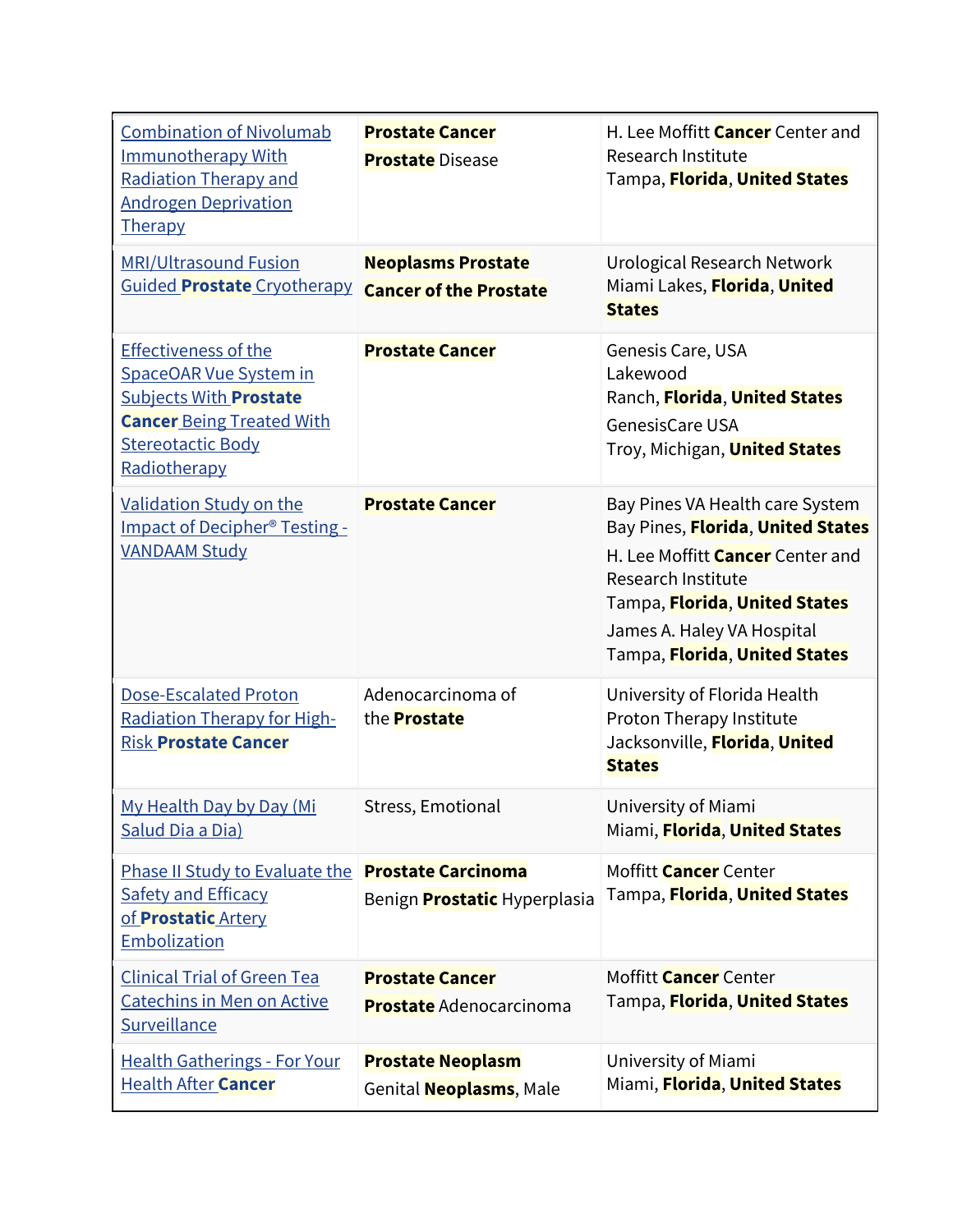|                                                                                                                                                            | Urogenital <b>Neoplasms</b><br>(and 3 more)              | Northwestern University<br>Chicago, Illinois, <b>United States</b>                                                                                                                                                                                                                                |
|------------------------------------------------------------------------------------------------------------------------------------------------------------|----------------------------------------------------------|---------------------------------------------------------------------------------------------------------------------------------------------------------------------------------------------------------------------------------------------------------------------------------------------------|
| Postoperative or Salvage<br>Radiotherapy (RT) for Node<br><b>Negative Prostate</b><br><b>Cancer Following Radical</b><br>Prostatectomy                     | <b>Prostate Cancer</b>                                   | University of Florida Proton<br>Therapy Institute<br>Jacksonville, Florida, United<br><b>States</b><br>Northwestern Medicine Chicago<br><b>Proton Center</b><br>Warrenville, Illinois, United<br><b>States</b><br>Inova Schar <b>Cancer</b> Institute<br>Fairfax, Virginia, <b>United States</b>  |
| <b>Radiation Hypofractionation</b><br><b>Via Extended Versus</b><br><b>Accelerated Therapy (HEAT)</b><br><b>For Prostate Cancer</b>                        | <b>Prostate Cancer</b>                                   | University of Miami<br>Miami, Florida, United States<br>Northern Sydney Local Health<br>District - Royal North Shore<br>Hospital<br>St. Leonards, New South Wales,<br>Australia<br>A.O.U. Città della Salute e della<br>Scienza di Torino - University<br>Hospital Trust of Turin<br>Turin, Italy |
| <b>MRI-Mapped Dose-Escalated</b><br><b>Salvage Radiotherapy Post-</b><br>Prostatectomy: The MAPS<br><u>Trial</u>                                           | <b>Prostate Cancer</b><br><b>Prostate</b> Adenocarcinoma | University of Miami<br>Miami, Florida, United States                                                                                                                                                                                                                                              |
| <b>Study of Focal Ablation of</b><br>the <b>Prostate</b> With<br>NanoTherm <sup>®</sup> Therapy System<br>for Intermediate-<br><b>Risk Prostate Cancer</b> | <b>Prostate Cancer</b>                                   | <b>Florida Urology Partners</b><br>Tampa, Florida, United States<br><b>Urology Austin</b><br>Austin, Texas, <b>United States</b><br>MagForce - San Antonio<br>San Antonio, Texas, United<br><b>States</b><br>MagForce USA<br>Seattle, Washington, <b>United</b><br><b>States</b>                  |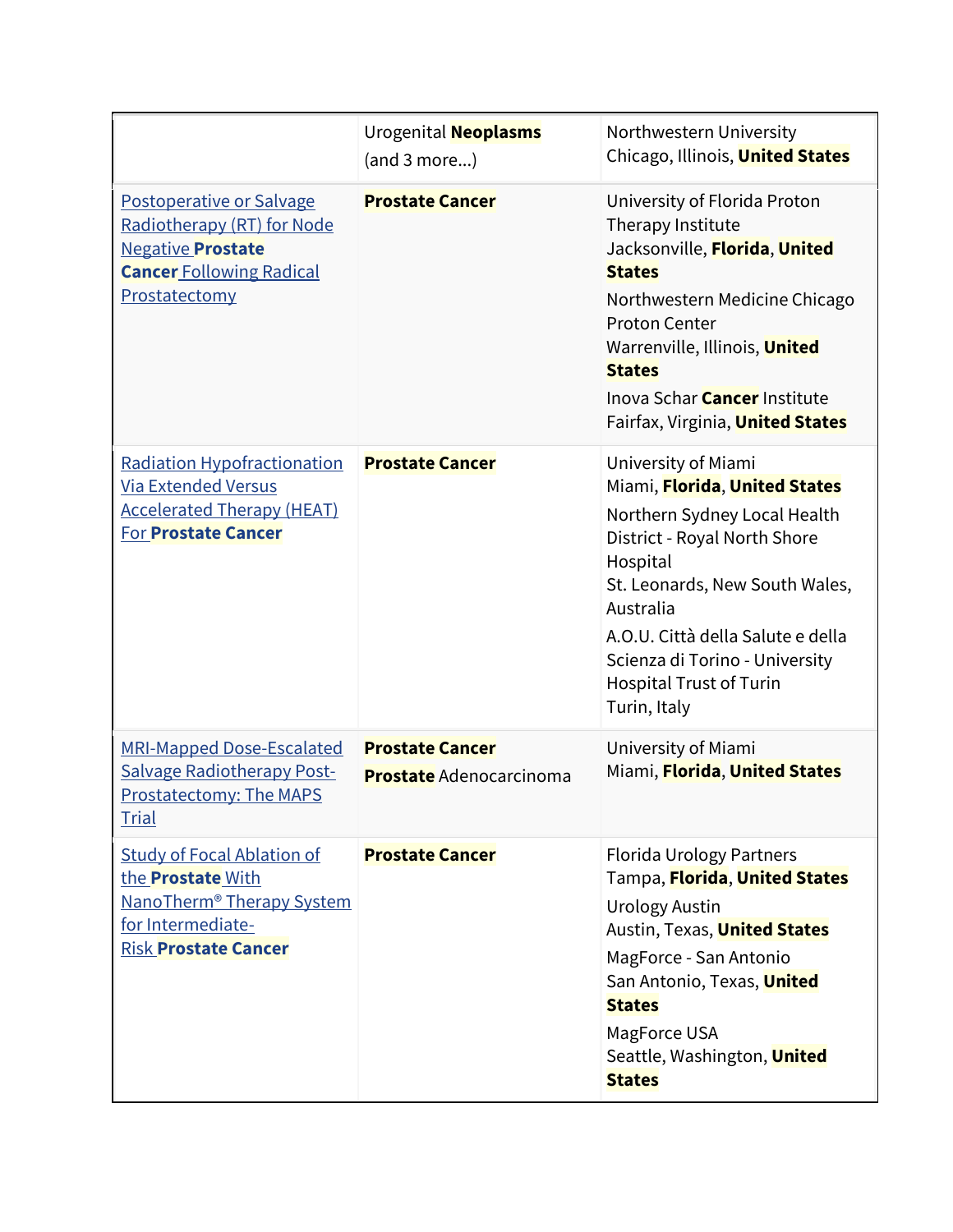| EPI-7386 in Combination<br><b>With Enzalutamide</b><br><b>Compared With</b><br>Enzalutamide Alone in<br><b>Subjects With mCRPC</b>                                                                                                                                                                        | <b>Prostate Cancer</b>                                                                        | Hematology <b>Oncology</b> Associates<br>of the Treasure Coast<br>Port Saint Lucie, Florida, United<br><b>States</b><br>Great Lakes <b>Cancer</b> Center<br>Buffalo, New York, United States<br>University of Wisconsin<br>Madison, Wisconsin, United<br><b>States</b>                   |
|-----------------------------------------------------------------------------------------------------------------------------------------------------------------------------------------------------------------------------------------------------------------------------------------------------------|-----------------------------------------------------------------------------------------------|------------------------------------------------------------------------------------------------------------------------------------------------------------------------------------------------------------------------------------------------------------------------------------------|
| <b>Prospective Observational</b><br><b>Exploratory Clinical Study to</b><br>Determine the Assay Cut-Off<br>for the RadTox Test<br>in <b>Prostate Cancer</b> Patients<br>to Predict Gastrointestinal<br><b>Radiation Toxicity Using</b><br><b>Circulating Cell Free DNA</b><br><b>Directly From Plasma</b> | <b>Prostate Cancer</b>                                                                        | University of Florida, Gainesville,<br>FL<br>Gainesville, Florida, United<br><b>States</b><br>UF Health Proton Therapy<br>Institute<br>Jacksonville, Florida, United<br><b>States</b><br>NY <b>Cancer</b> and Blood Specialists<br>Bronx, New York, <b>United States</b><br>(and 2 more) |
| <b>Comparing Pre-Anesthesia</b><br><b>Evaluation Via Telemedicine</b><br>Versus in Person for Surgical<br>Patients at<br><b>Moffitt Cancer Center</b>                                                                                                                                                     | Gynecologic <b>Cancer</b><br><b>Prostate Cancer</b><br><b>Patient Satisfaction</b>            | Moffitt <b>Cancer</b> Center<br>Tampa, Florida, United States                                                                                                                                                                                                                            |
| Atezolizumab Plus Tivozanib<br>in Immunologically<br>Cold Tumor Types                                                                                                                                                                                                                                     | <b>Bile Duct Cancer</b><br>Gall Bladder <b>Cancer</b><br><b>Breast Cancer</b><br>(and 6 more) | University of Florida<br>Gainesville, Florida, United<br><b>States</b>                                                                                                                                                                                                                   |
| <b>Validation of</b><br>ClarityDX Prostate as a<br><b>Reflex Test to Refine the</b><br><b>Prediction of Clinically-</b><br>significant Prostate Cancer                                                                                                                                                    | <b>Prostate Cancer</b>                                                                        | <b>Century Clinical Research</b><br>Institute<br>Daytona Beach, Florida, United<br><b>States</b><br>Johns Hopkins University<br>Baltimore, Maryland, United<br><b>States</b>                                                                                                             |